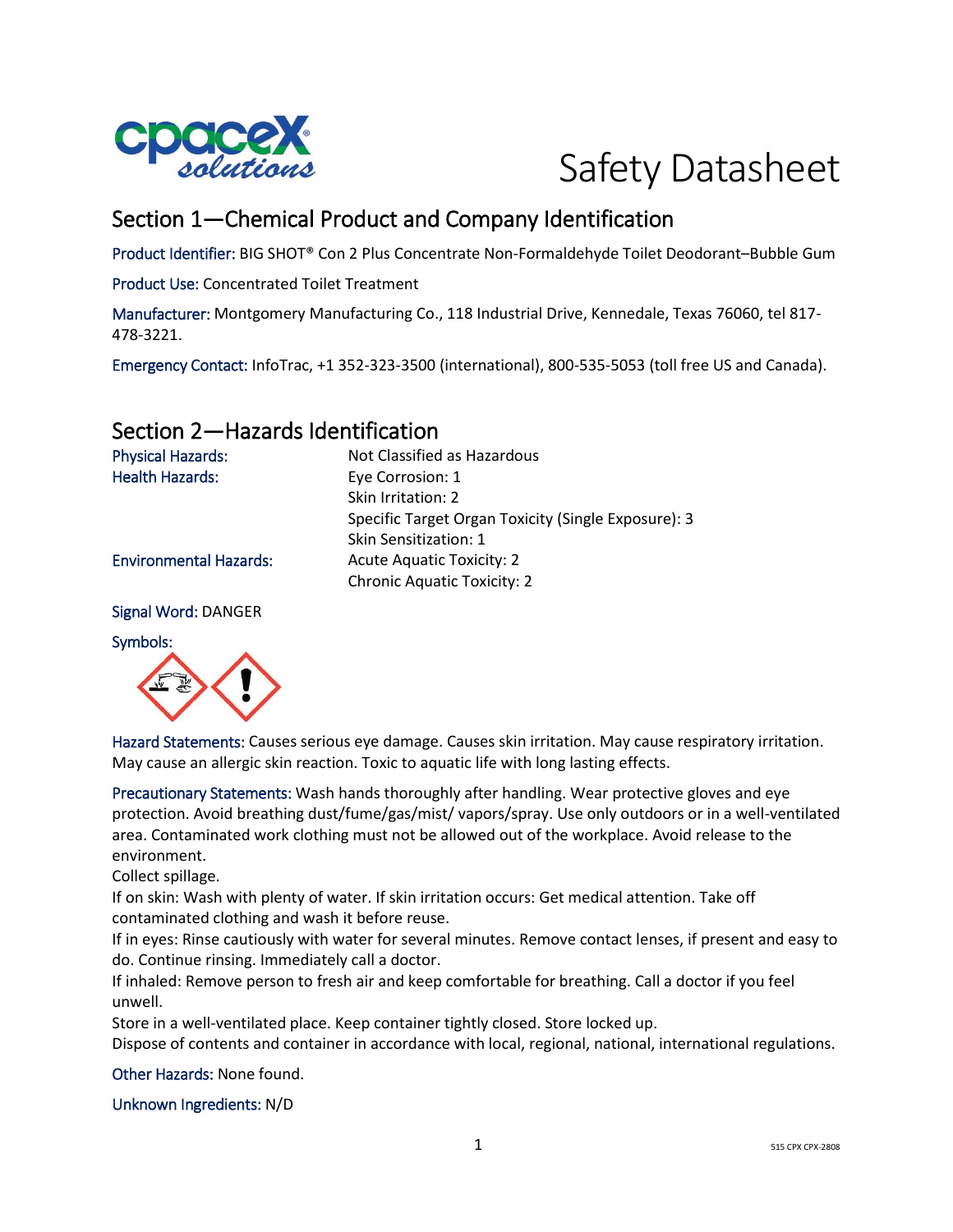# Section 3—Information on Ingredients

| <b>Ingredient Name</b>                                       | Ingredient | Ingredient CAS |
|--------------------------------------------------------------|------------|----------------|
|                                                              | Percentage | No             |
| The exact chemical identities and percentages of composition |            |                |
| have been withheld as a trade secret.                        |            |                |

## Section 4—First Aid Measures

Skin contact: If on skin or hair: Wash with plenty of water. If skin irritation occurs: Get medical attention. Take off contaminated clothing and wash it before reuse.

Eye contact: If in eyes: Rinse cautiously with water for several minutes. Remove contact lenses, if present and easy to do. Continue rinsing. Immediately call a doctor.

Ingestion: If swallowed: No need for first aid is anticipated if material is swallowed. If irritation occurs, seek medical attention.

Inhalation: If inhaled: Remove person to fresh air and keep comfortable for breathing. Call a doctor if you feel unwell.

Most important symptoms/effects, acute and delayed: N/D

Indication of immediate medical attention/special treatment: N/D

## Section 5—Fire-Fighting Measures

Suitable extinguishing media: Foam, carbon dioxide, dry chemical or water fog.

Specific hazard arising from chemicals: None known

Special equipment and precautions: Self-contained or air supplied breathing apparatus and protective gear. Cool nearby drums with water to prevent pressure build-up.

# Section 6—Accidental Release Measures

Personal precaution, protective equipment, emergency procedures: Avoid contact with skin and eyes. Do not ingest. Do not inhale. Wear Personal Protective Equipment (refer to section 8).

Methods and material for containment and clean up: Avoid release to environment. Collect spillage. Review Fire and Explosion Hazards and Safety Precautions before proceeding with clean-up. Use appropriate personal protective equipment during clean up. Wear self-contained breathing apparatus and chemical-proof suit. Soak up small spills with earth, sand, or other noncombustible absorbent material and remove in covered containers. Dike large spills and neutralize with dilute solutions of ammonia, sodium sulfite, or sodium bisulfite and remove. Flush area with plenty of water. Comply with Federal, State, and local regulations on reporting releases.

# Section 7—Handling and Storage

Precautions for safe handling: Wash thoroughly after handling, especially before eating, drinking, smoking or using restroom facilities. Wash goggles and gloves. Launder contaminated clothing. Do not swallow. Do not get in eyes. Do not inhale mists or vapors.

Cautions for safe storage: Store in a well-ventilated place. Keep container tightly closed. Store locked up.

Incompatibilities: Strong oxidizing and reducing agents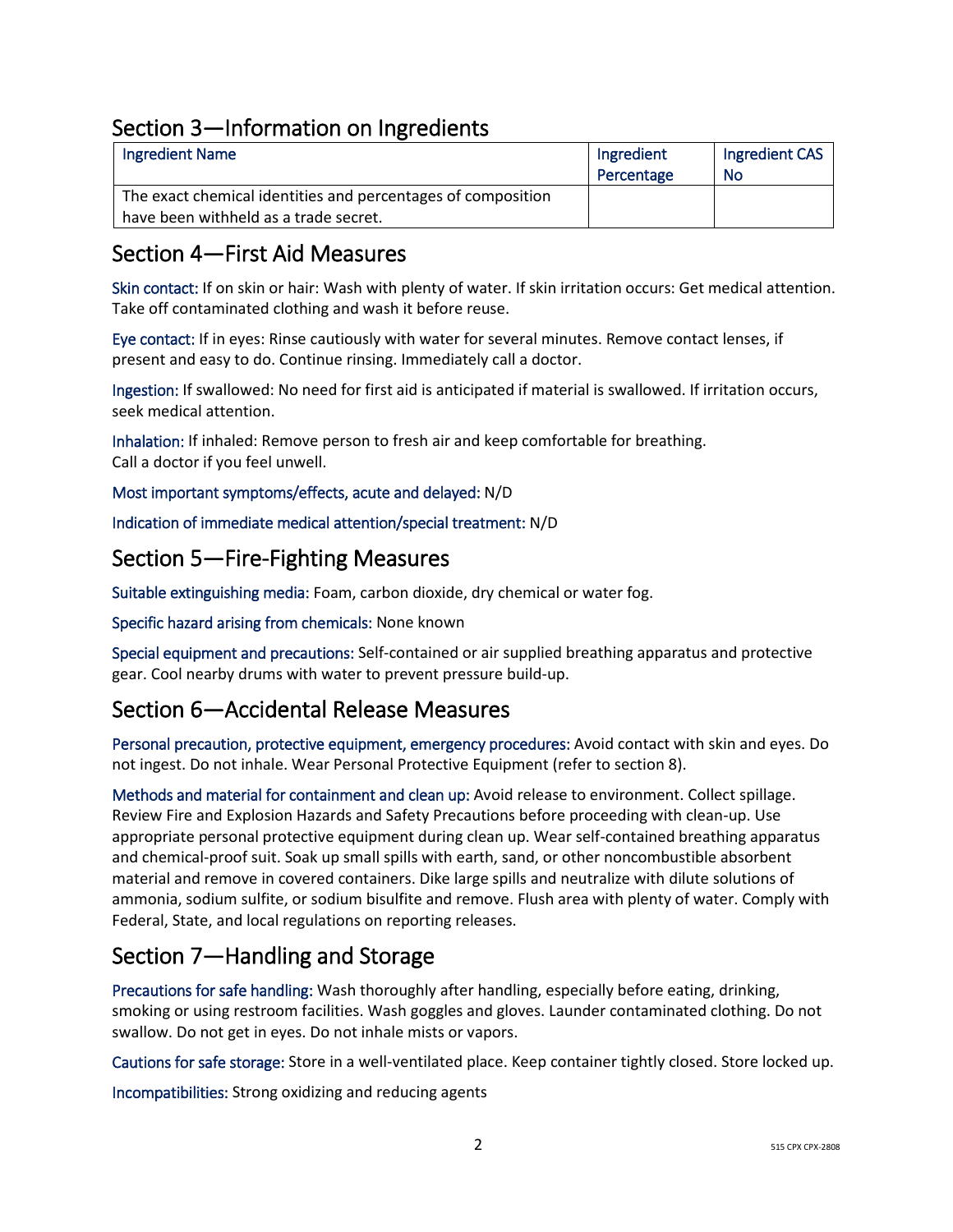# Section 8—Exposure controls/personal protection

#### Exposure Limits:

Ingredient 2: OSHA PEL 0.75 ppm, 0.92 mg/m<sup>3</sup>, 8 Hr. (TWA). ACHIH TLV: Ceiling: 0.3 ppm, 0.37 mg/m3, A2.

Ingredient 3: OSHA PEL 200 ppm, 260 mg/m3- 8 Hr. (TWA-Skin). ACHIH TLV: 200 ppm, 262 mg/m3 Hr (TWA)

#### Specific Engineering: Not established.

Individual protective equipment and measures: Eye Protection: Prevent eye contact. Wear chemical splash goggles or similar eye protection if the potential exists for eye contact. Skin Protection: Avoid skin contact. Wear rubber or impervious plastic gloves to prevent contact. Launder contaminated clothing before re-use. Respiratory Protection: Full face respirator with formaldehyde cartridges when vapor concentration is 1-10. Self-contained breathing apparatus when concentration is 10-100. General Hygiene: Wash hands after handling. Other Protective Clothing or Equipment: Eye wash fountain and safety shower in area.

## Section 9—Physical and Chemical Properties

| <b>Physical State: Liquid</b>                     | Flammability (solid, gas): Not Flammable |
|---------------------------------------------------|------------------------------------------|
| Color: Blue                                       | Vapor Pressure (mmHg): N/D               |
| <b>Odor: Characteristic Fragrance</b>             | Vapor Density (air= 1): N/D              |
| Odor Threshold: N/D                               | <b>Relative Density: 1.04</b>            |
| pH: N/D                                           | Solubilities: In water: complete         |
| Melting point/freezing Point: N/D                 | Partition Coefficient: N/D               |
| Initial Boiling Point and Boiling Range: 205 °F   | Auto-Ignition Temperature: N/D           |
| Flash Point: 204 °F                               | Decomposition Temperature: N/D           |
| <b>Evaporation Rate: N/D</b>                      | Viscosity: N/D                           |
| Upper/Lower Flammability or Explosive limits: N/D |                                          |

## Section 10—Stability and Reactivity:

| <b>Chemical Stability: Stable</b>            | Condition to Avoid: High heat, flames and sparks. |
|----------------------------------------------|---------------------------------------------------|
| Reactivity: No specific reactivity test data | Possibility of Hazardous Reaction: Hazardous      |
| available for this mixture.                  | Polymerization: will not occur.                   |
| Incompatible Materials: Strong oxidizing and | <b>Hazardous Decomposition Products:</b>          |
| reducing agents                              | Carbon monoxide, carbon dioxide, and possibly     |
|                                              | other combustion product.                         |

# Section 11—Toxicological information:

Information on the likely routes of exposure: Skin contact, eye contact, inhalation, ingestion.

| <b>Chemical Name</b> | Oral LD50    | <b>Dermal LD50</b> | <b>Inhalation LD50</b> |
|----------------------|--------------|--------------------|------------------------|
| Ingredient 1         | $>900$ mg/kg | N/D                | N/D                    |
| Ingredient 2         | 600 mg/kg    | N/D                | N/D                    |
| Ingredient 3         | N/D          | N/D                | N/D                    |
| Ingredient 4         | N/D          | N/D                | N/D                    |
| Ingredient 5         | N/D          | N/D                | N/D                    |
| Ingredient 6         | N/D          | N/D                | N/D                    |
| Ingredient 7         | N/D          | N/D                | N/D                    |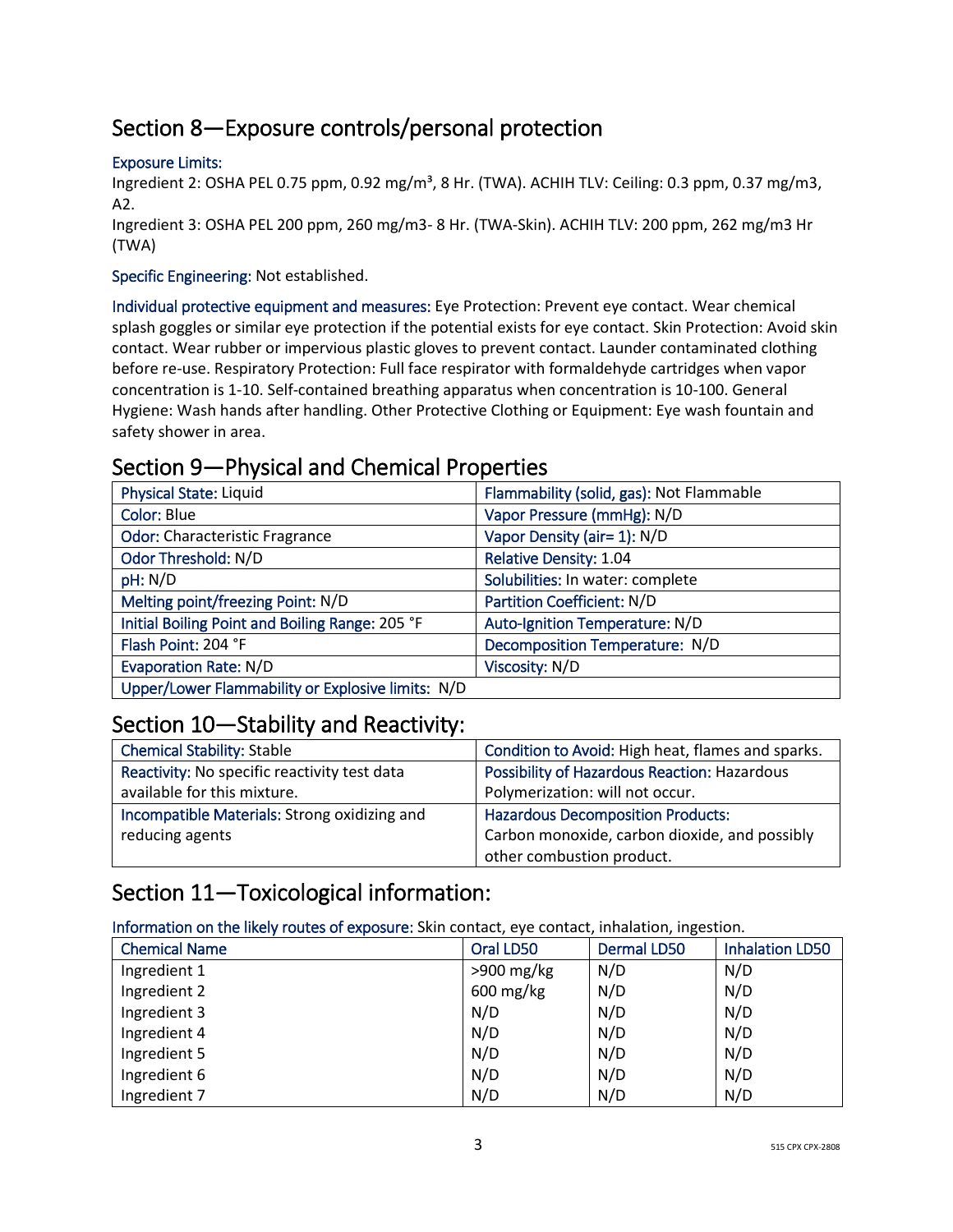| Product as a Whole                            | 2,327 mg/kg | N/D | N/D |
|-----------------------------------------------|-------------|-----|-----|
| The exact chemical identities and percentages |             |     |     |
| of composition have been withheld as a trade  |             |     |     |
| secret.                                       |             |     |     |

Important symptoms: Refer to Section 4—First Aid Measures.

Effects of Acute Exposure: Eyes: May cause severe eye irritation. Skin: May cause irritation with prolonged or repeated contact. Inhalation: May irritate or damage mucous membranes of respiratory or digestive tract.

## Effects of Chronic Exposure: N/D

Carcinogenicity: IARC, ACGIH, NTP, OSHA: No component of this product present at levels greater than or equal to 0.1% is identified as probable, possible or confirmed human carcinogen by IARC, ACGIH, NTP, OSHA respectively.

## Other Data: N/D

# Section 12—Ecological Information:

Ecotoxicity: Toxic to aquatic life with long lasting effects.

Ingredient 1: Toxicity to fish LC50 - Pimephales promelas (fathead minnow) - 3.8 - 6.2 mg/l - 96 h, Toxicity to daphnia and other aquatic invertebrates LC50 - Daphnia magna (Water flea) - 9.3 - 21.4 mg/l - 48 h, Toxicity to bacteria IC50 - Bacteria - > 1,000 mg/l - 16 h.

Ingredient 2: Toxicity to fish LC50 - Lepomis macrochirus - 1.07 mg/l - 96 h. Mortality LOEC - Pimephales promelas (fathead minnow) - 0.45 mg/l - 7 d. Mortality NOEC - Pimephales promelas (fathead minnow) - 0.22 mg/l - 7 d. LC50 - Leuciscus idus (Golden orfe) - 62 mg/l - 48 h.

Toxicity to daphnia and other aquatic invertebrates: EC50 - Daphnia magna (Water flea) - 50 mg/l - 24 h

| Persistence and degradability: N/D | Bioaccumulative Potential: N/D |
|------------------------------------|--------------------------------|
| Mobility in Soil: N/D              | Other Adverse Effects: N/D     |

# Section 13—Disposal Considerations

Waste Treatment Method: Avoid release to the environment. Collect spillage. DO NOT DUMP INTO ANY SEWERS, ON THE GROUND, OR INTO ANY BODY OF WATER. All disposal practices must be in compliance with all Federal, State/Provincial and local laws and regulations. Regulations may vary in different locations. Waste characterizations and compliance with applicable laws are the responsibility solely of the waste generator. FOR UNUSED & UNCONTAMINATED PRODUCT, the preferred options include sending to a licensed, permitted: Incinerator or other thermal destruction device. Waste water treatment system.

# Section 14—Transport Information

| UN number:                                                                  | UN proper shipping name:     |  |
|-----------------------------------------------------------------------------|------------------------------|--|
| Transport hazard class(es):                                                 | Packing group if applicable: |  |
| <b>Environmental hazards:</b>                                               | Special precautions:         |  |
| Transport in bulk (according to Annex II of MARPOL 73/78 and the IBC Code): |                              |  |

# Section 15—Regulatory information

No information found.